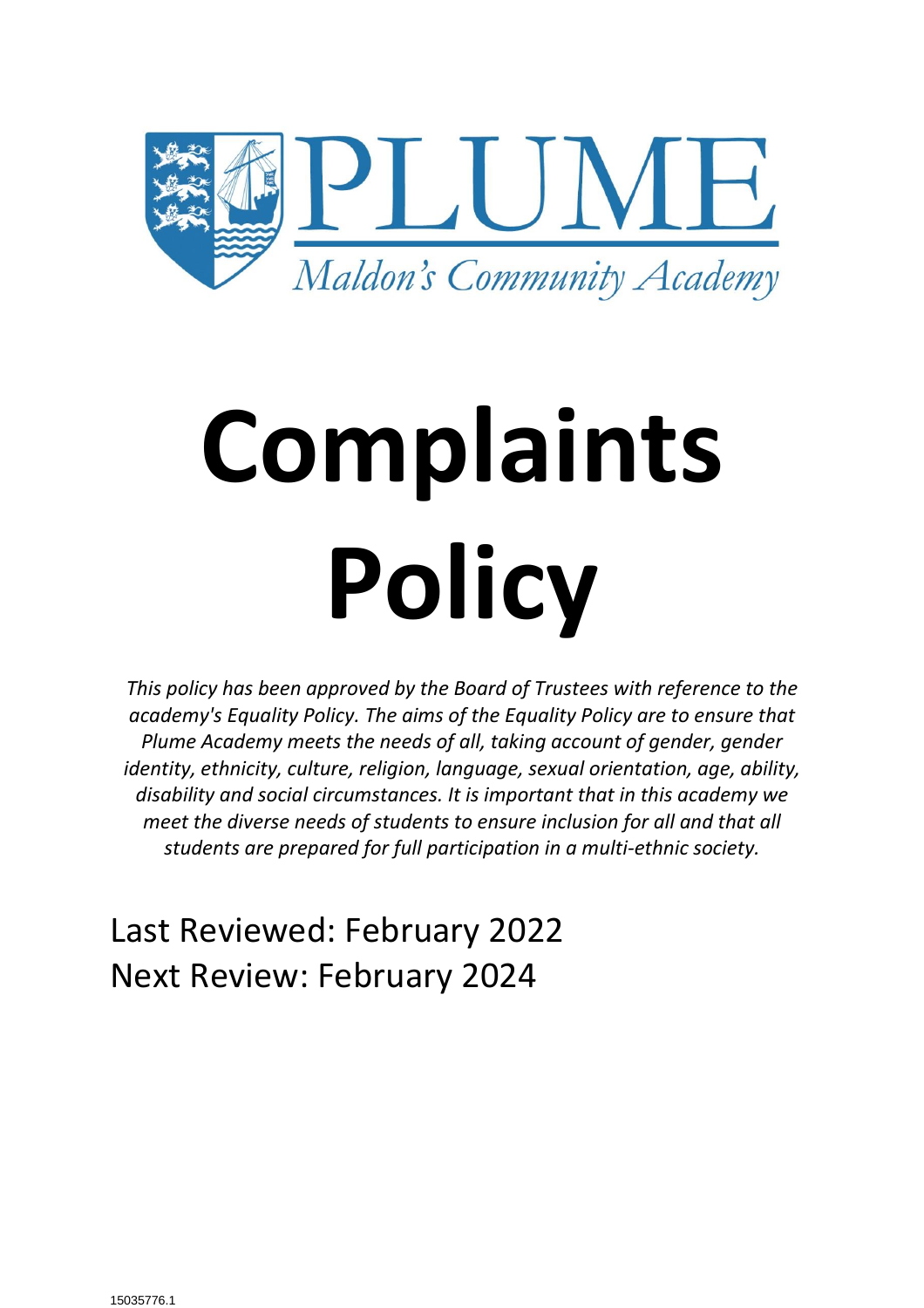Plume Academy recognises that at times things can and do go wrong. The Board of Trustees and staff believe that it is in all stakeholders' best interest to resolve concerns and complaints at the earliest possible stage. Therefore, this policy is aimed at helping all associated stakeholders understand how best to resolve their associated issues, concerns or complaint.

The stages are sequential, and it is expected that the complainant will follow the procedural order described below. A referral by the academy to an earlier stage in the procedure should not be interpreted as 'trivialising' but is a professional attempt to deal with the complaint quickly and at the most appropriate level.

# **Scope**

The scope of this policy covers the vast majority of complaints that the academy is likely to receive, however, it is not intended to cover matters in respect of which there is an alternative process. In particular:

- admission of children to school;
- statutory assessments of Special Educational Needs and Disabilities;
- matters likely to require a child protection investigation;
- exclusion of children from school (complaints about the application of the Behaviour Policy can be made through the Complaints Policy, however);
- whistleblowing;
- staff grievances;
- staff conduct complaints. NB Complaints about staff are dealt with under the academy's internal disciplinary procedures, if appropriate. However, a stakeholder may raise a complaint about a staff member directly or indirectly. Complainants will not be informed of any disciplinary action taken against the staff member as a result of a complaint. Instead, complainants will be notified that the matter is being addressed and will be allowed to progress through the academy's complaints procedure; or
- complaints about services provided by other suppliers who use the academy's premises or facilities.

# **General Principles**

Plume Academy complaints procedure will:

- seek to resolve problems by informal means at an appropriate level wherever possible;
- be easily accessible and publicised**;**
- be simple to understand and use;
- be impartial and non-adversarial;
- respect confidentiality;
- seek to provide an effective response and appropriate redress, where appropriate;
- provide information to the academy's Senior Leadership Team so that services can be improved;
- identify a formal complaints procedure;
- ensure that written records are kept of all complaints; and
- ensure that all correspondence, statements and records of complaints are kept confidential and held securely and separate to any students' personal records.

# **Procedure**

The following are the key stages of our complaints procedure:

**Stage 1** An informal discussion or meeting to discuss and look to resolve matters

**Stage 2** Referral to the respective Senior Leaders with Head of Campus responsibility:

Assistant Vice Principal for Mill Road Campus for Years 7 and 8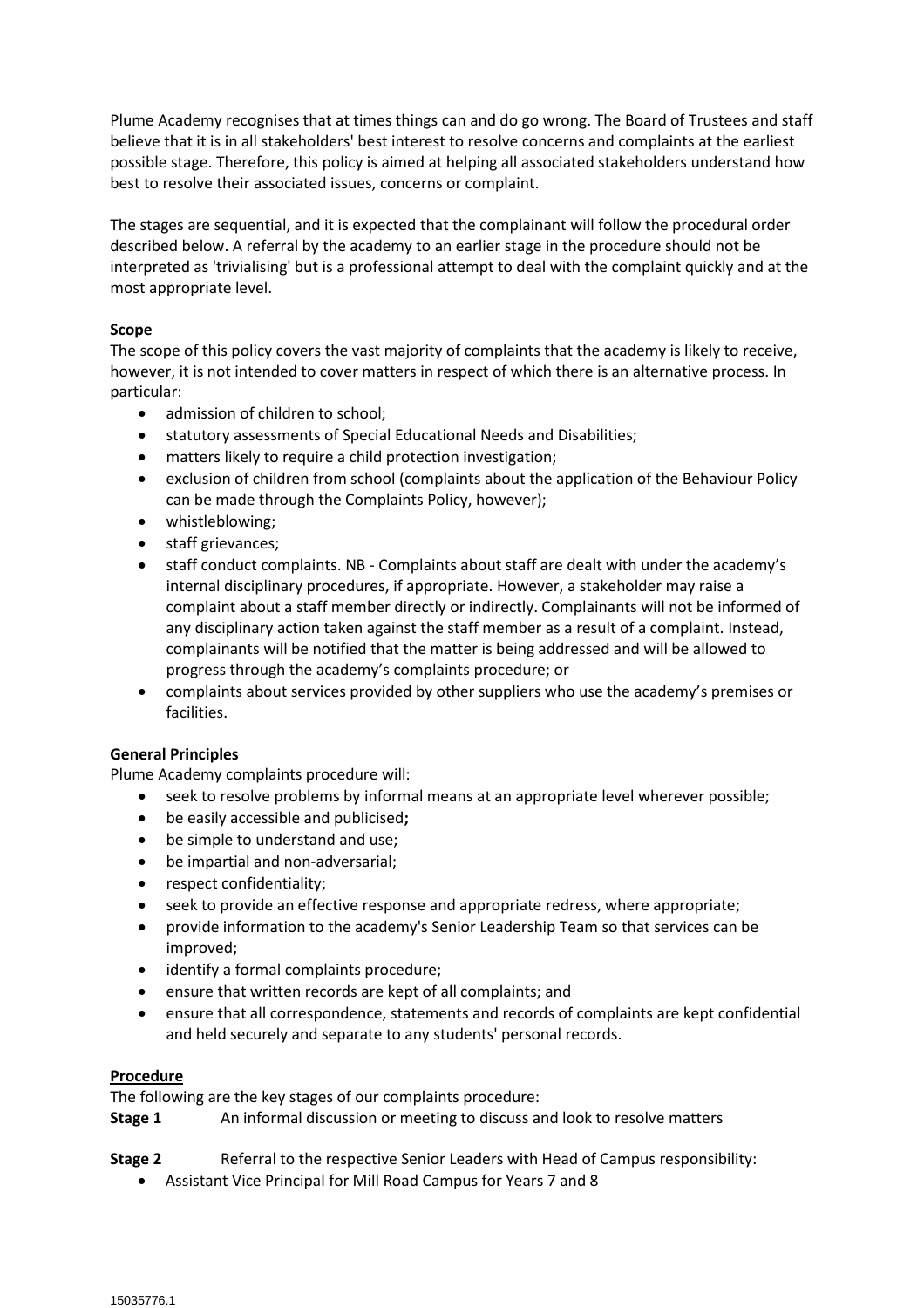- Assistant Vice Principal for Fambridge Road Campus for Years 9 -11
- Assistant Vice Principal for Years 12 and 13

**Stage 3** Referral to the Joint Heads of Academy specifically:

- Mr Baster for any Quality of Education related matters
- Mrs Clark for any pastoral related matters
- **Stage 4** Referral to the Executive Principal
- **Stage 5** Referral to the Board of Trustees

*Note: Any complaint directly against the Executive Principal will be dealt with in the first instance by the Chair of the Board of Trustees who in turn, may delegate any ensuing necessary investigation to another member of the Board of Trustees.*

*In exceptional circumstances, the Chair of the Board of Trustees may advance a complaint at any stage of the process.*

# **Stage 1 - An informal discussion or meeting to discuss and resolve matters**

Our experience is that the vast majority of concerns and complaints can be resolved informally. Concerns should first be raised with the relevant form tutor, Assistant Head of Year or Head of Year, class teacher, Subject or Faculty Leader. If the complaint is of a more serious nature, it should be raised with the relevant Head of Campus. As noted above, this may initially result in a referral by the academy to a less senior member of staff in order to gather evidence. The respective Head of Campus may, however, conclude that the complaint should move to Stage 2 with immediate effect. Informal discussions and/or meetings will be a key feature of this stage and we will endeavour to resolve the complaint within an acceptable timescale.

If the person is dissatisfied with the response provided or actions taken, they should refer to Stage 2 of the Complaints Policy below.

# **Stage 2 - Referral to the respective Head of Campus**

If the complaint has not been resolved at Stage 1*,* the complainant should write to the appropriate Head of Campus giving reasons for their dissatisfaction. This should be within 10 days of receiving the Stage 1 outcome.

An informal meeting with the appropriate senior member of staff will seek to bring the complaint to an acceptable conclusion at this stage. The meeting will be arranged as soon as possible and at a convenient time for both parties.

As preparation for the meeting, the senior member of staff will review all notes of previous meetings and outcomes and may arrange for an investigation to be conducted. If an investigation is conducted, then:

- interviews and statements will be taken as necessary; and
- all persons interviewed will have the right to be accompanied or represented by a friend or relative at any ensuing meetings and/or hearings.

After the informal meeting, a written response will be sent to the complainant within 10 working days. The response will determine whether or not the complaint has been upheld, the reasons why and what action, if any, that will be taken.

If the complainant remains dissatisfied after this response, they should refer to Stage 3 of the Complaints Policy and put the complaint in writing to the respective Joint Head of Academy clarifying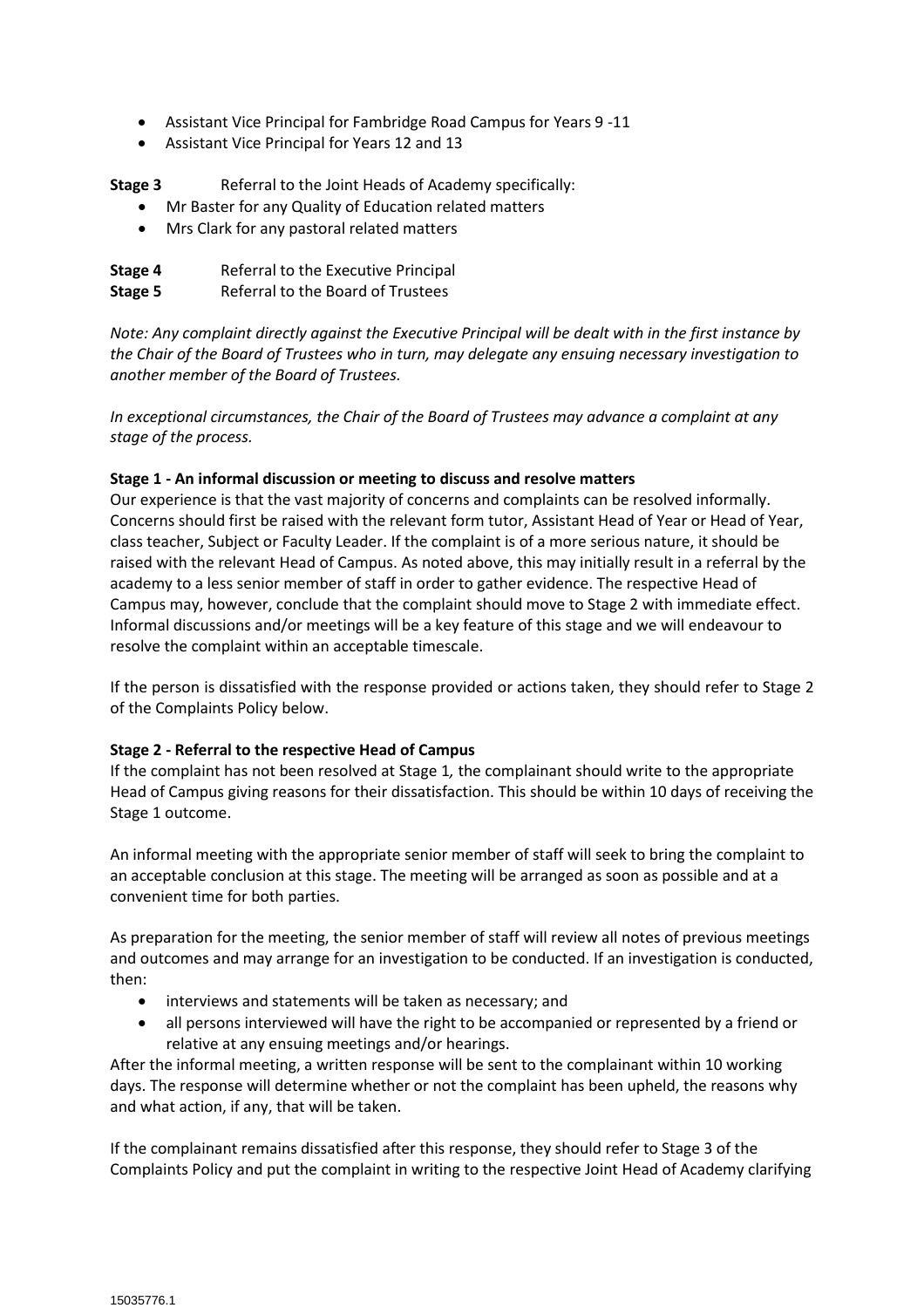the reasons why they believe it has not been resolved.

#### **Stage 3 - Referral to the relevant Joint Head of Academy**

If the complainant feels that maters have not been resolved at Stage 2, they should write to the appropriate Joint Head of Academy. This should be within 10 days of receiving the Stage 2 outcome. A meeting with the respective Joint Head of Academy will be arranged as soon as possible and at a convenient time for both parties. This will be with the aim of bringing the complaint to an acceptable conclusion.

As preparation for the meeting, the respective Joint Head of Academy will review all notes and information from previous meetings and outcomes and may arrange for a further investigation to be conducted.

After the informal meeting has taken place, a written response will be sent to the complainant within 10 working days. The response will determine whether or not the complaint has been upheld, the reasons why and what action, if any, will be taken.

#### **Stage 4 - Referral to the Executive Principal**

If the complainant remains dissatisfied after this response, they should refer to Stage 4 of the Complaints Policy and put the complaint in writing to the Executive Principal, including the reasons why they believe it has not been resolved.

This should be within 10 working days of receiving the Stage 3 outcome. It is a precondition to the operation of Stages 2 and 3 that the complainant shall have made reasonable attempts to seek an informal solution and have acted in relation to the matter in a reasonable and measured way. The Executive Principal will review all notes of meetings and any statements collected as part of an earlier investigation and may arrange for further investigation to be carried out by a senior member of staff who has had no previous involvement with the case in question.

The Executive Principal may offer to meet the complainant to try to come to an agreed resolution to the complaint. This meeting is at the discretion of the Executive Principal, however, and any agreed outcomes will be conveyed by letter.

Within 10 working days, the Executive Principal will respond to the complainant. If this timescale cannot be met, the Executive Principal should inform the parent/carer that this will take longer, explain the reasons as to why this is the case and provide a timescale for when the investigation will be completed.

At the end of this stage, the Executive Principal will put the findings into writing to the complainant and will identify any agreed outcomes, suggest further steps to resolve the matter and/or explain the academy's position.

#### **Stage 5 - Complaints Panel**

It is a precondition of the move to the final stage of the process that the complaint has been dealt with under this Complaints Policy and has not been resolved at Stage 4, and that the complainant shall have acted in relation to the matter in a reasonable and measured way.

It should be noted that the Chair of Trustees will review the handling of the complaint and has the discretion, which will not be exercised unreasonably, not to allow the complaint to be considered at the panel stage where this precondition has not been met. The discretion may also be applied where the Chair takes the view that the complaint is vexatious and/or has little or no substance.

1. If the complainant is not satisfied with the response to Stage 4 they may request that the complaint be considered by the Complaints Panel which will comprise at least three people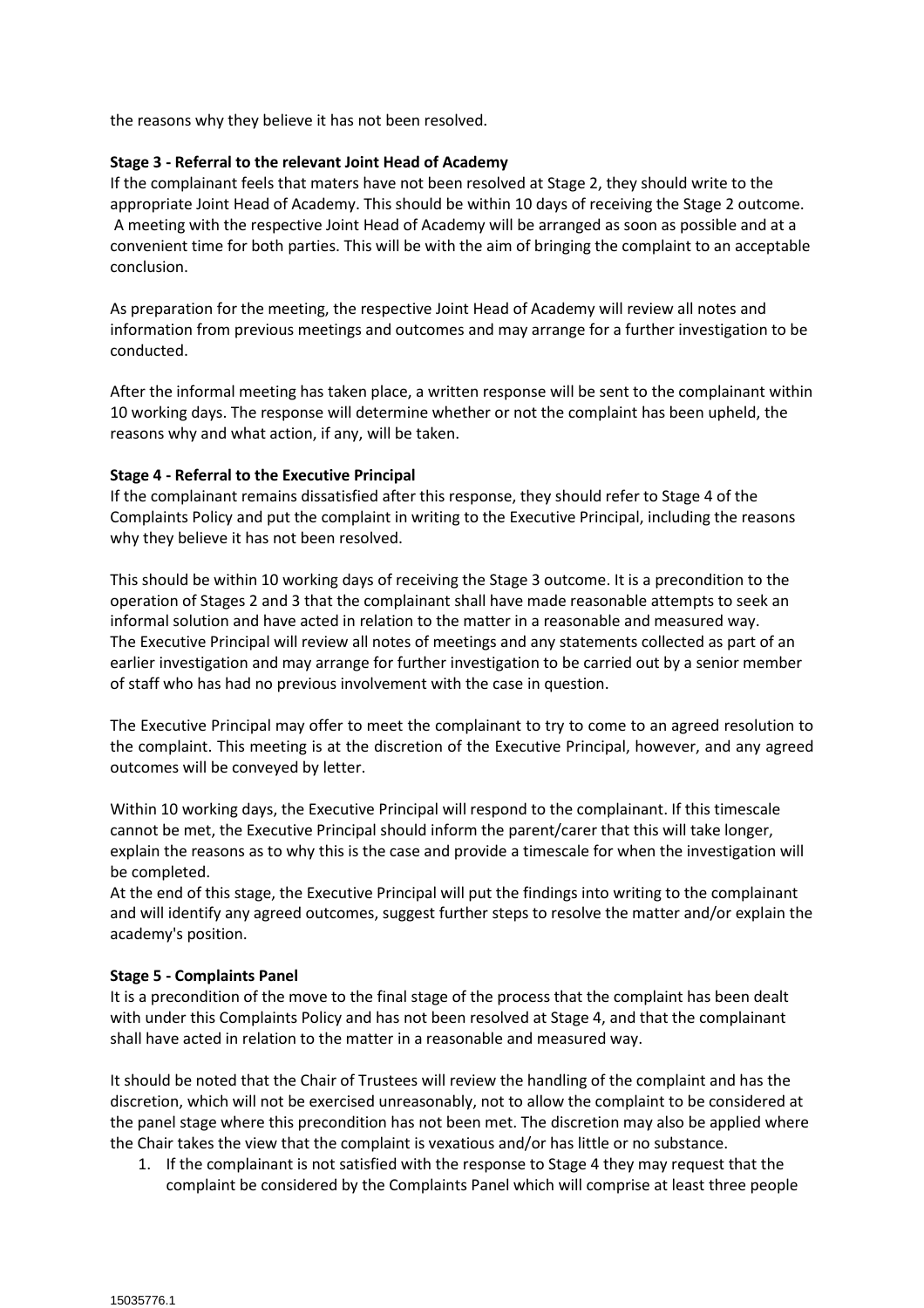and which will include one person who is independent of the management and running of the academy. None of the Complaints Panel should have been directly involved in the matters detailed in the complaint either.

- 2. The request must be in writing, addressed to the Clerk to the Board of Trustees of the academy within 10 working days of the response at the end of Stage 4 being sent to the complainant. This communication must set out the reasons why the complainant is dissatisfied with the response.
- 3. If the complaint is to be considered by a panel, the Clerk to the Board of Trustees will invite the academy to put in writing its response to the complainant's reasons. The academy will do this within 15 working days and at the end of that period (whether or not the academy has responded), the Clerk to the Board of Trustees will convene a meeting of the Complaints Panel.
- 4. The panel meeting will be held as quickly as possible given the need to find a date that is reasonably convenient for the complainant and the members of the panel. Where possible, the meeting will be held within 15 working days of the end of the academy's response time. At any meeting, the complainant will be entitled to be accompanied by a friend, but legal representation will not be allowed.
- 5. The meeting is not a court case and will be as informal as circumstances allow. The complainant will have the opportunity to put her/his reasons for dissatisfaction and to enlarge on them but may not introduce reasons that were not previously put in writing. The academy will have the opportunity to provide an input during the meeting and each side, as well as the panel members, will be able to ask questions. The complainant and academy will also have the opportunity to make final comments to the panel.
- 6. The panel may make findings and recommendations and a copy of those findings and recommendations will be:
	- (i) sent by email or otherwise given to the complainant and, where relevant, the person complained about; and
	- (ii) available for inspection on the academy premises by the Academy Trust and the Executive Principal.
- 7. The panel will formulate its response as quickly as reasonably possible, aiming to do so within 10 working days, and the Clerk to the Board of Trustees will notify all parties involved and concerned.
- 8. If a complainant tries to reopen the same issue, the Chair of Trustees may write to the complainant to inform him/her that the procedure has been completed and the matter closed. The Chair of Trustees reserves the right to label the complainant as "serial" or "persistent" if further contact is made, and may, therefore, choose not to respond any further. Such a label may only be applied to the complaint itself, not the complainant.
- 9. A written record will be kept of all Stage 5 complaints. Records will contain details of whether the complaint was resolved at Stage 4 of the process, or whether it progressed to a panel hearing. The action taken by the academy as a result of a complaint (regardless of whether it is upheld or not) will also be recorded.
- 10. Correspondence, statements and records relating to individual complaints will be kept confidential except where the Secretary of State or a body conducting an inspection under section 109 of the Education and Skills Act 2008 requests access to them.

# Recording meetings

Where there are communication difficulties, the academy will allow the use recording devices to ensure the complainant is able to access and review the discussions at a later point. All parties should agree in advance to being recorded. **Please note that where recordings are made without the consent of those present and are subsequently published without their consent, this is a criminal offence which the Trust will take very seriously.**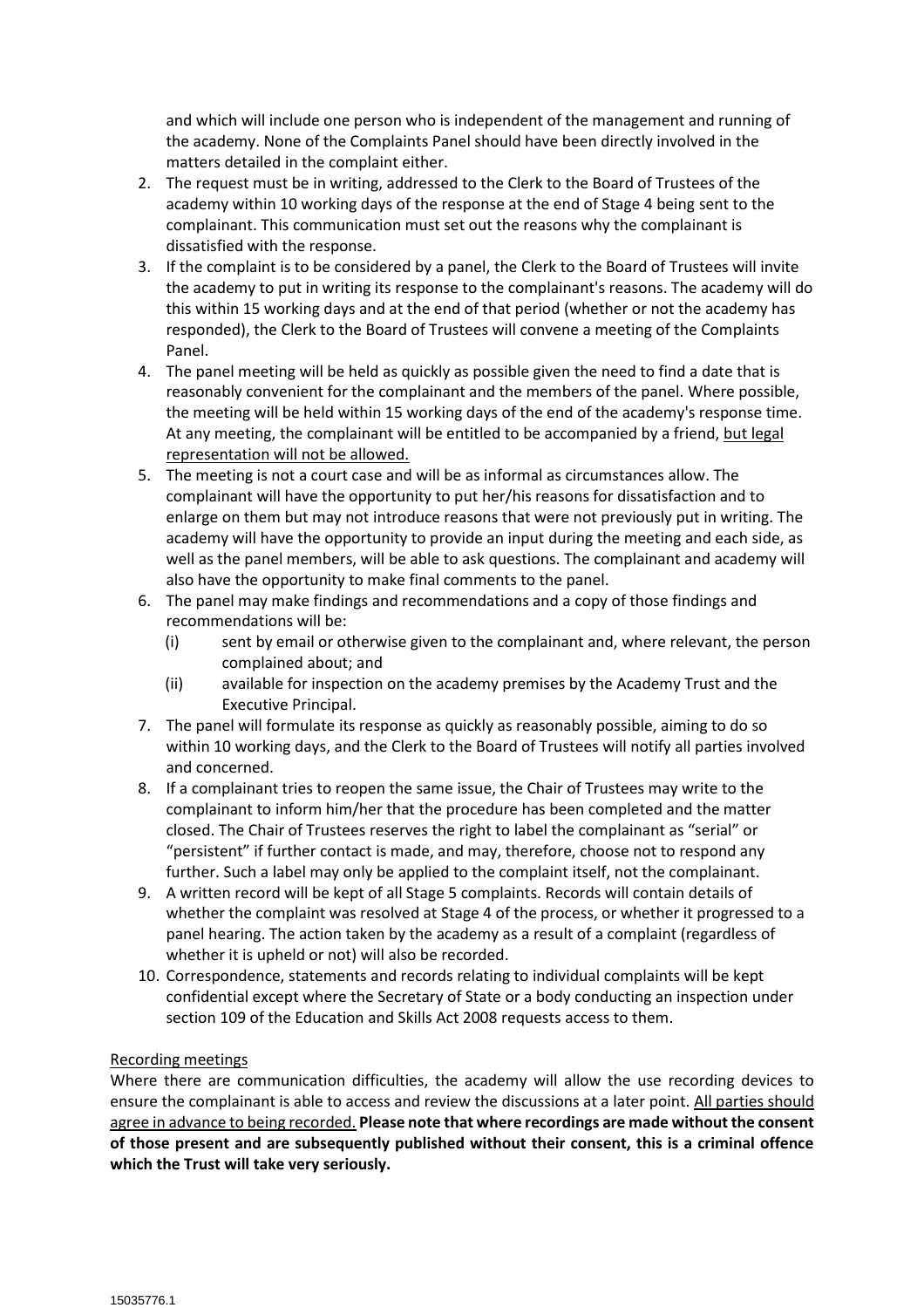### Use of audio or video evidence

Please note the ESFA does not normally accept electronic recordings as evidence when asked to consider a complaint. Unless exceptional circumstances apply, the academy will not accept recordings of conversations that were obtained covertly and without informed consent of all parties being recorded, as evidence.

# Vexatious complaints

Where the academy receives complaints that it considers to be of a 'frivolous' or 'vexatious' nature where they are characterised by one or more of the following characteristics:

- complaints which are obsessive, persistent, harassing, prolific and repetitious;
- insistence upon pursuing unmeritorious complaints and/or unrealistic outcomes beyond all reason;
- insistence upon pursuing meritorious complaints in an unreasonable manner;
- complaints which are designed to cause disruption or annoyance; and
- demands for redress that lack any serious purpose or value.

In such cases the academy reserves the right not to deal with such complaints. In all such cases it will write to the complainant explaining the decision and allowing them the chance to moderate their behaviour.

# Complaint Campaigns

Where the academy becomes the focus of a campaign and receives large volumes of complaints which are either all based on the same subject or from complainants unconnected with the academy, the academy will respond by either sending the response to all complainants or publishing a single response on the school's website, as appropriate. Whilst the complaints process remains open to complaints of this nature, the academy reserves the right to moderate it for practical reasons. For example, the number of complainants allowed to attend a complaint panel.

If the complainant is still not satisfied, they may contact the ESFA as follows:

- calling the National Helpline on 0370 000 2288;
- using ESFA's [contact form;](https://form.education.gov.uk/service/Contact_the_Department_for_Education) or
- writing to them via:

Academy Complaints and Customer Insight Unit Education and Skills Funding Agency Cheylesmore House Coventry 5 Quinton Road Coventry CV1 2WT

Please note the ESFA cannot overturn the decision about a complaint. Their role is to make sure the complaint is handled properly by following a published procedure that complies with part 7 of the [Education \(Independent School Standards\) Regulations 2014.](http://www.legislation.gov.uk/uksi/2014/3283/schedule/made)

The ESFA will only consider the complaint if the complainant can provide evidence that the academy or trust:

- does not have a complaints procedure;
- did not provide a copy of its complaints procedure when requested;
- does not have a procedure that complies with statutory regulations;